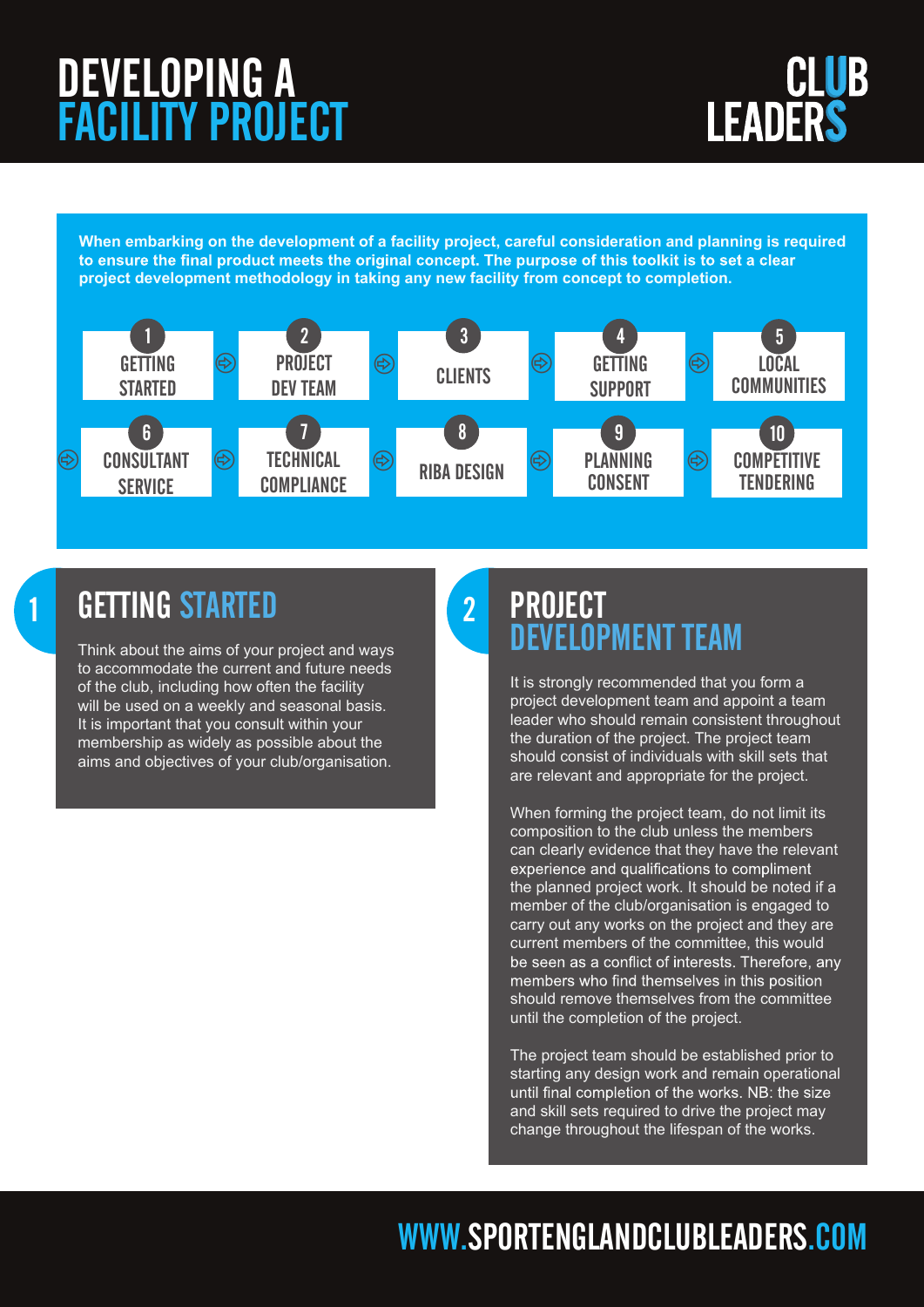# **LEADERS**

## 3 SUCCESSFUL **CLIENTS**

The Commission for Architecture and the Built Environment (CABE) publication "Creating Excellent Buildings" describes how to be a successful client.

Each development project is unique, with special local conditions for site, use patterns and social context. However, all projects need well structured project management and you can benefit from referencing:

## 4 GETTING **SUPPORT**

Funding and planning permission are two important hurdles in the preparation and design stages of a project. There are various places that you can contact for additional support such as Sport England ([http://www.sportengland.org/](http://www.sportengland.org/facilities__planning.aspx) [facilities\\_\\_planning.aspx\)](http://www.sportengland.org/facilities__planning.aspx).

## 5 LOCAL **COMMUNITIES**

Good communication with the local community is important. Potentially it could lessen objections to your planning application and help towards a smooth relationship with neighbours before, during and after construction. People can be sensitive to change so it's worth finding ways to

keep neighbours informed. This could have surprising and beneficial results, for example one club arranged temporary contracto r's access through adjacent land which made larger deliveries possible and shortened the construction period. Good links with the local community also provides the opportunity to make contact with new members. One way of communicating is to develop a master plan of the site inclusive of all your future plans.

## **6 CONSULTANT SERVICES**

If the appropriate skills are not available within the project team, you may need to engage the services of specialists, as follows:

#### $\circledcirc$  Architect

Architects design new buildings, the spaces around them and alterations to existing buildings. They also advise on the restoration and conservation of old buildings, layouts for groups of buildings and most of what is referred to as the built environment. They liaise with current users, clients, and construction specialists and their designs take account of information about cost, safety and social factors from other specialists in the team. They advise clients on the practicality of building projects and seek permission and approval to see if the proposals can be put into practice. Once building starts they can coordinate and administer the building contract through to completion. Refer to RIBA Commissioning Architecture leaflet and website

#### $\odot$  Structural Engineer

Structural engineers design and calculate the building structure and foundations. They sometimes also design below ground drainage. Refer to [www.istructe.org](http://www.istructe.org)

## WWW.SPORTENGLANDCLUBLEADERS.COM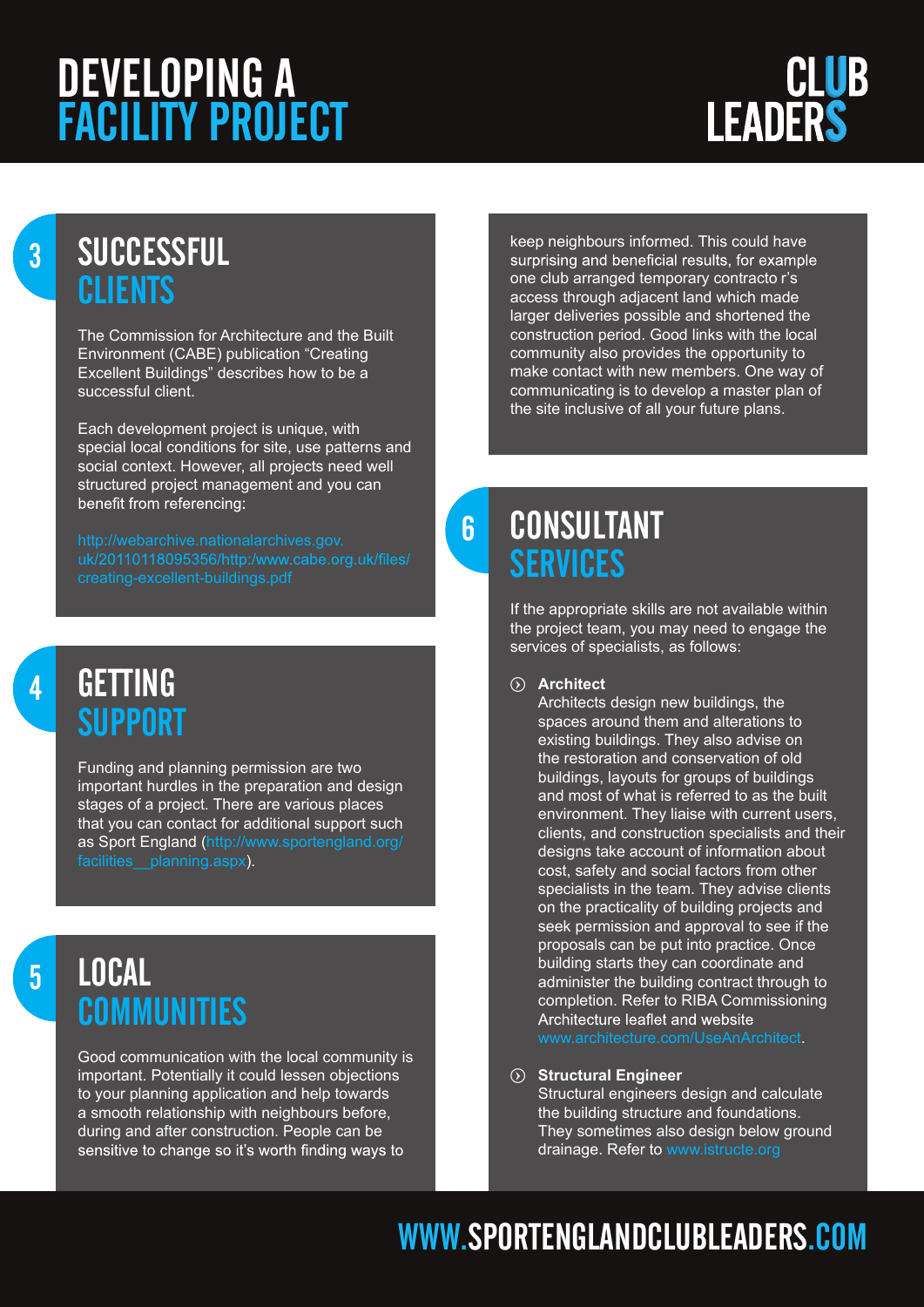# **LEADERS**

#### t **Mechanical and Electrical (M&E) Services Engineer**

M&E services engineers design and coordinate the services of buildings including gas, electricity, heating, lighting, ventilation, water and renewable energy. They sometimes also design the drainage. They calculate the proposed energy use of the buildings. Refer to [www.cibse.org](http://www.cibse.org)

#### $\odot$  **Quantity Surveyor**

Quantity surveyors measure, estimate and advise on the cost of the designs produced by architects, structural engineers and services engineers. [www.RICS.org](http://www.rics.org)

#### $\odot$  Construction Design Management (CDM) **Coordinator**

CDM coordinators advise clients on health and safety issues, risks and the competency of the design team. This is applicable across all project themes.

#### $\odot$  Other Specialists

Some projects might also require further specialist input during the design stage which will become apparent during the preparation stage:

**Access consultants** advise on designing inclusive buildings for people of all abilities.

**Environmental consultants** and ecologists advise on environmental issues which might be required if the site is a natural habitat for protected species.

Find out more about support available for energy-saving measures on the Carbon Trust website: [http://www.carbontrust.com/](http://www.carbontrust.com/resources)

Information on applying for environmental grants is also available from HSBC: [http://](http://www.knowledge.hsbc.co.uk/green+business/apply+for+environmental+grants+loans+and+awards)

## 7 TECHNICAL **COMPLIANCE**

Technical Guidance Notes - Each project's design and specification should comply with, as a minimum, Sport England Technical Guidance Notes [\(www.sportengland.org\)](http://www.sportengland.org).

Designers of projects should consult with the relevant organisations and technical specifications throughout the design stage.

## 8 RIBA DESIGN WORK STAGES

The Royal Institute of British Architects (RIBA) uses a plan of work to set out five main stages for building projects: preparation, design, preconstruction, construction and use. As part of your preparation stage, you should assemble some useful information about your club/ organisation, the existing facilities and the proposed project such as:

- $()$  Business plan
- $\circled{)}$  The site including address, details of the boundary and any rights of way
- $\odot$  Details of the freehold or leasehold, length of lease and security of tenure – in some cases this can take a while to obtain
- $\odot$  Information about the existing buildings or facilities, mains services and utilities, pitches and ground conditions, asbestos survey plan
- $\odot$  Contact details for key club/ organisation members
- $\odot$  Existing and future match fixtures and programme of use

## WWW.SPORTENGLANDCLUBLEADERS.COM